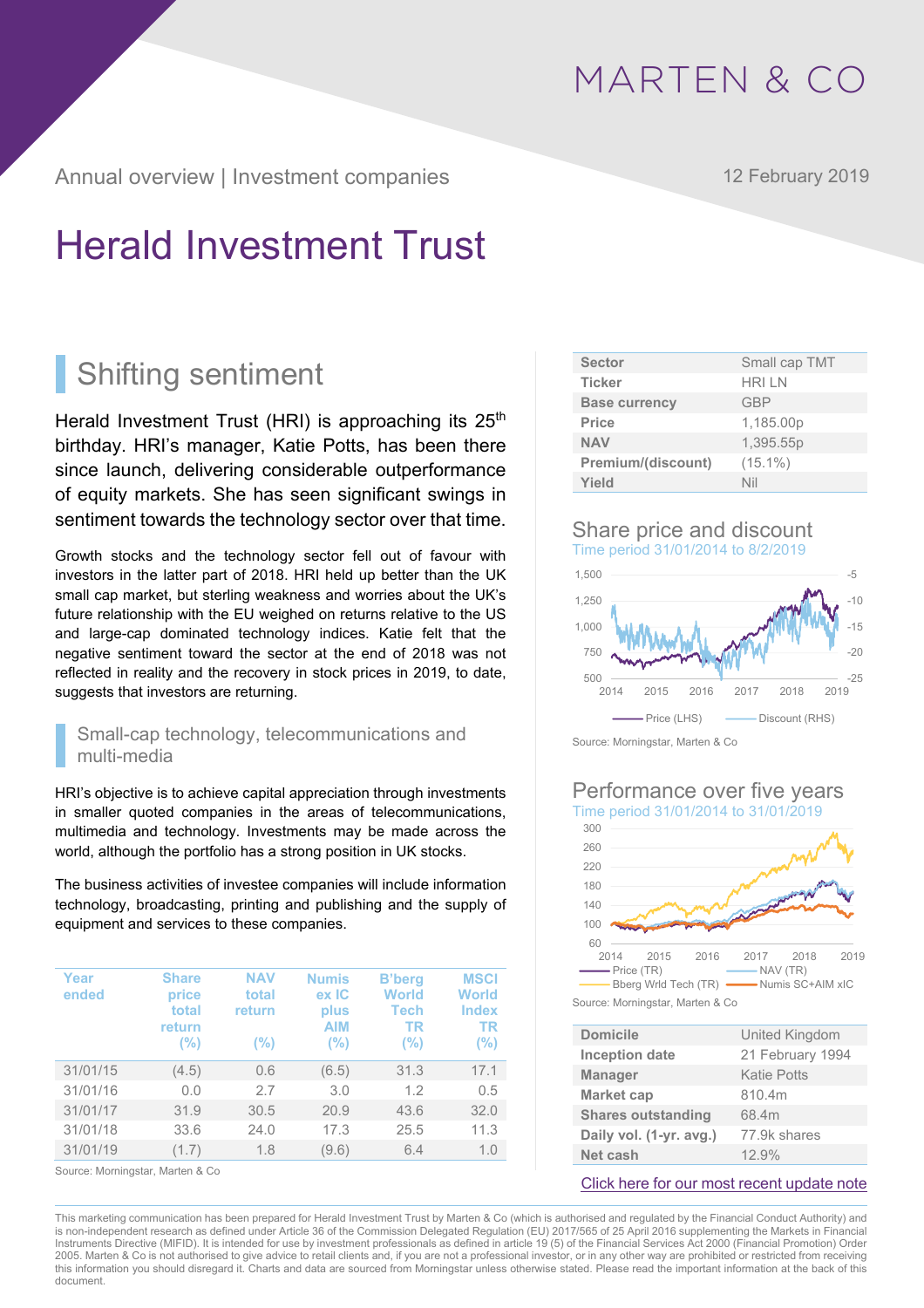# **Contents**

| $\mathbf{3}$ | <b>Fund profile</b>                                          |
|--------------|--------------------------------------------------------------|
| 3            | Management arrangements                                      |
| 4            | Technology sector gave up gains in Q4                        |
| 5            | Stock-specific drivers more important than economic backdrop |
| 5            | Corporate actions abound                                     |
| 7            | Sector under-researched and liquidity an issue               |
| 8            | <b>Investment process</b>                                    |
| 8            | Extensive fundamental research                               |
| 8            | Idea-generation                                              |
| 8            | Searching for companies with sustainable advantages          |
| 9            | The importance of diversification                            |
| 9            | Portfolio construction                                       |
| 10           | Sell discipline                                              |
| 10           | <b>Asset allocation</b>                                      |
| 11           | Attunity                                                     |
| 11           | Craneware                                                    |
| 11           | Mellanox Technologies                                        |
| 11           | Radware                                                      |
| 12           | Future                                                       |
| 12           | Performance                                                  |
| 13           | <b>IQE</b>                                                   |
| 13           | Fidessa                                                      |
| 13           | <b>Dividend</b>                                              |
| 13           | <b>Discount</b>                                              |
| 14           | <b>Fees and costs</b>                                        |
| 15           | <b>Capital structure and life</b>                            |
| 15           | Maior shareholders                                           |
| 15           | <b>Board</b>                                                 |
| 16           | Ian Russel (director)                                        |
| 16           | Stephanie Eastman (director)                                 |
| 17           | <b>Management team</b>                                       |
| 18           | <b>Previous publications</b>                                 |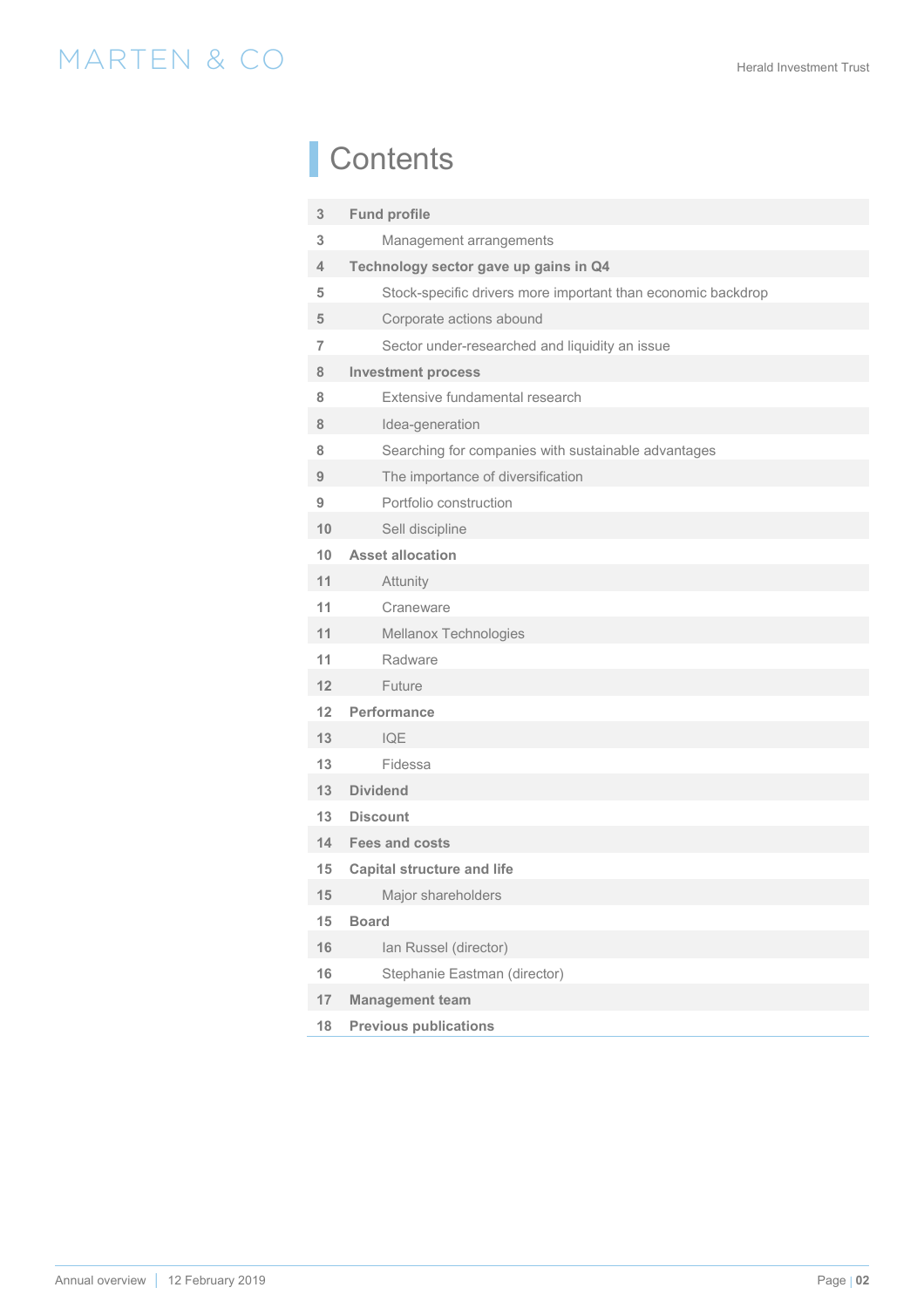<span id="page-2-0"></span>More information can be found at the trust's website: **www.heralduk.com**

New investments typically have a market capitalisation of \$3bn or less but are generally much smaller when the first investment is made

Same, highly-motivated lead manager since launch in 1994 Fund profile

HRI invests in small technology, communications and multimedia companies with the aim of achieving capital growth. It is the only listed fund of its type. The trust invests globally, but has a strong bias towards the UK, which further distinguishes it from other global technology funds, which tend to be biased towards the US.

HRI launched in 1994 with £65m, topped that up with a further £30m in 1996 and the proceeds of a warrant exercise in 2003. All of that money and more has been returned to shareholders through share buybacks. Today HRI has net assets of £954m. Investors at launch had made more than 13.7x their money at the end of December 2018 while, over the same period, the MSCI World Index returned just 4.3x.

New investments in the fund will typically have a market capitalisation of \$3bn or less but are generally much smaller when the first investment is made. If successful, these can grow to be a multiple of their original valuation. This type of investing is inherently longer-term in nature and so the trust tends to have low turnover. Reflecting the risks inherent in this type of investing, the trust maintains a highly diverse portfolio of investments (typically in excess of 250) to help mitigate this risk.

HRI has had the same lead fund manager since its launch: Katie Potts, who was a highly-regarded technology analyst at SG Warburg (later UBS) prior to launching the fund. Katie owns a substantial stake in the company (447,817 shares at 31 December 2017) and a significant minority stake in the management company. She is therefore clearly motivated to ensure the success of the fund.

HRI's size, focus on smaller companies and the depth of expertise within the management team mean that it plays an important role as a provider of much-needed capital to listed technology companies looking for expansion capital.

HRI offers a liquid subcontract for any investor looking to gain access to this part of the market, and we believe that an investment in HRI complements an investment in one of the large-cap technology funds.

### Management arrangements

HRI owns a 15.4% stake in its management company, Herald Investment Management Limited (HIML), which was valued at £3.5m at the end of December 2017. HIML also manages an OEIC, The Herald Worldwide Technology Fund, which has more exposure to large-cap companies than the trust, and two venture capital funds which have ceased to make new investments. One of these venture capital funds, Herald Ventures II, is held in HRI's portfolio.

Seven-strong team with a presence in London and New York

Katie leads a team of six analysts, five of whom are based in London and one in New York. US companies do not come to the UK as much as they used to, and HRI feels it necessary to have a US presence to enable frequent contact with companies. The HIML team can also draw on the knowledge of three consultants. We have included some biographical details on the team at the end of this note. Research responsibilities are organised along sector lines but Katie has also delegated responsibility for managing the Asian portfolio to Fraser Elms (the deputy manager) and Hao Luo, and the continental European portfolio to Taymour Ezzat and Peter Jenkin.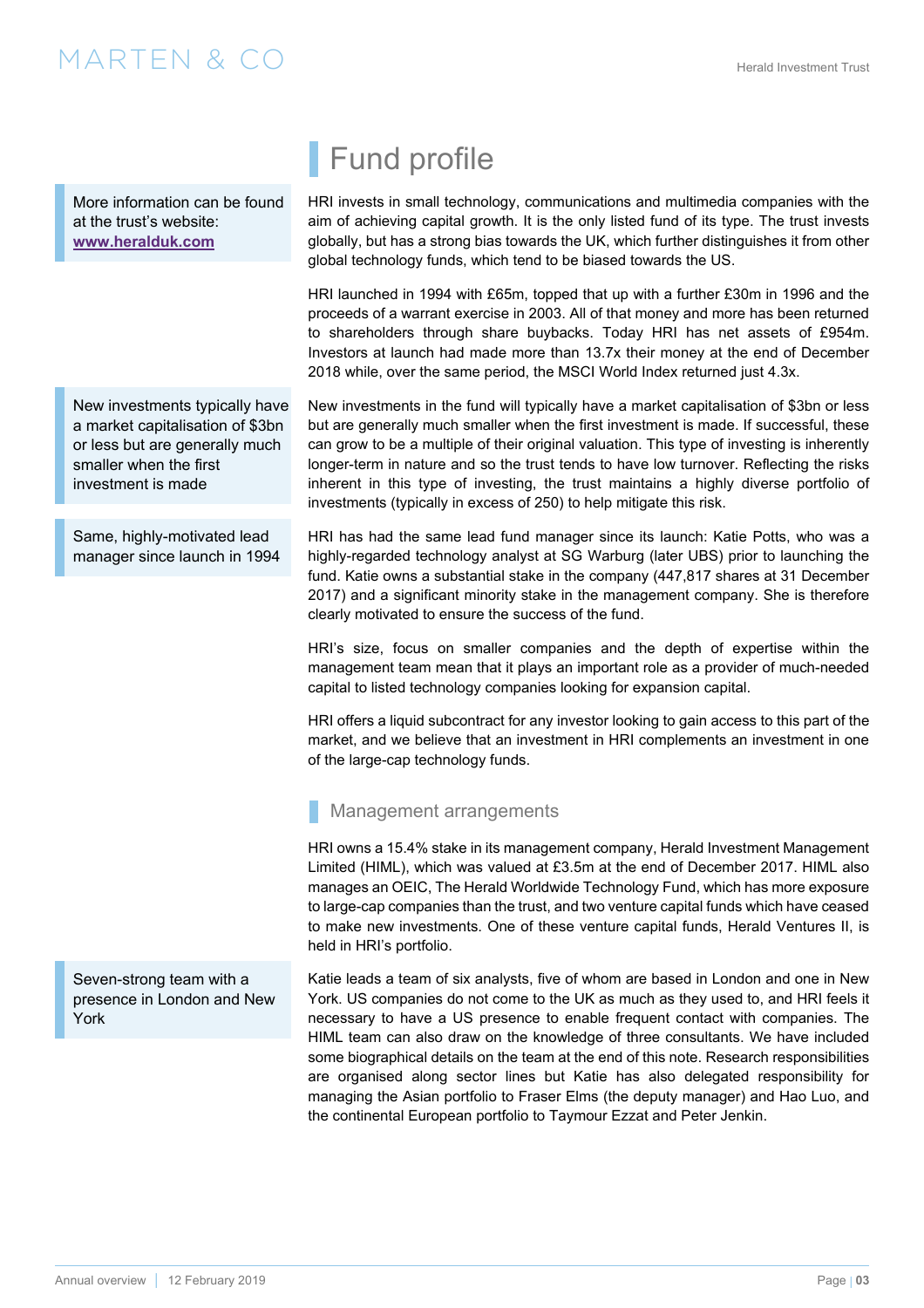# Technology sector gave up gains in Q4

#### <span id="page-3-0"></span>**Figure 1: Performance of various indices 1 January 2018 to 31 January 2019**



Source: Bloomberg, Morningstar, Marten & Co

The deterioration in US/China trade relations is a concern

At the end of September, 2018 was shaping up to be an excellent year for the technology sector and HRI. Investors favoured stocks with revenue/profit momentum and business models with recurring revenues. However, sentiment turned early in October and the ensuing market correction left the sector in negative territory for 2018 as a whole. Investors have been more enthusiastic in January, with the NASDAQ up 17.9% from its low point on 24 December 2018.

The underlying demand drivers behind the technology sector remain undimmed and we discuss some of these below. The sentiment shift was more reflective of excessive valuations being ascribed to a handful of stocks and factors external to the technology sector.

Last year was one of growing political tension as the US/China trade war moved from rhetoric to reality and, in the UK, Brexit negotiations dragged on. Of these two threats, Katie is considerably more concerned about the former. Part of her worry is that there is broad (but often unspoken) support for the actions on trade that President Trump has taken; many Democrats have protectionist views. Barriers to trade restrict growth.

The US actions against China are twofold: on the one hand, there is a desire to repatriate manufacturing jobs; on the other, there is an ambition to rein in China's aim of catching up with and surpassing US technological advances. For example, Chinese firms are starting to mass-produce 3D stacked NAND (tiers of memory capacity stacked on top of each other). A recent FT article also highlighted the advances that China has made in micro-electromechanical systems (accelerometers, gyroscopes and sensors) that are built into chips. Katie thinks that China's capabilities in 3D NAND are perhaps only a year behind those of the US, while China's ambitions may soon be realised in other areas.

Chinese companies, notably Huawei, are being accused of stealing technology and the focus has switched from trade policy to legal action, which may be harder to reverse.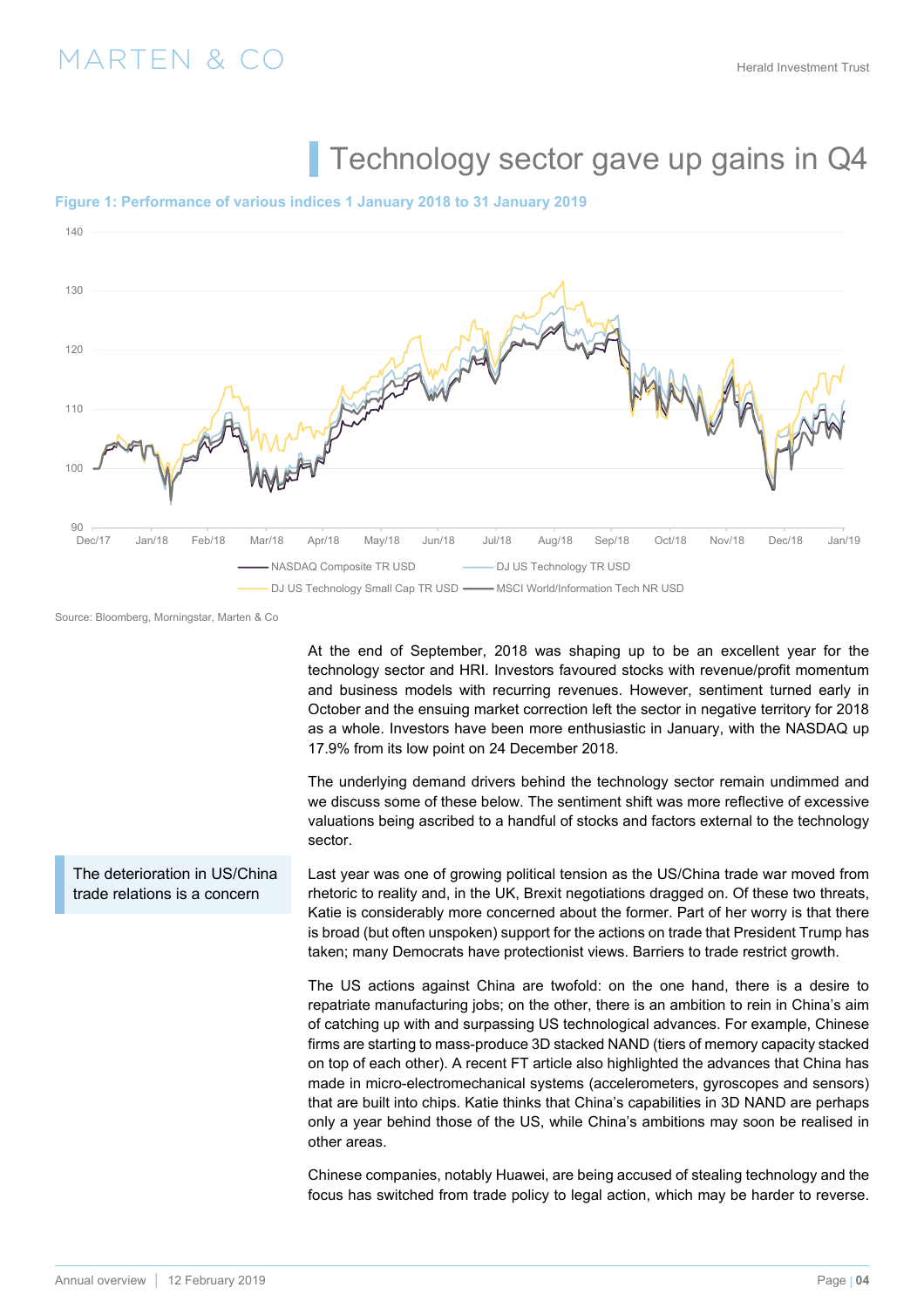<span id="page-4-0"></span>Investor sentiment toward the UK has been affected by Brexit but, looking longer-term, the manager is not overly concerned

**Figure 2: Apple share price** 



Source: Bloomberg, Marten & Co

The growth in cloud computing and falling cost of data storage and processing is transformational for start-up businesses

### However, there is a silver lining in every cloud. Companies such as Ericsson and Nokia are benefitting from Huawei's problems, winning business that they might otherwise have lost.

With respect to Brexit, some global investors have the perception that the UK is best avoided at the moment and this has hurt the share prices of UK companies, especially smaller ones. Katie is relatively sanguine about the potential impact of Brexit on the UK stocks that she follows. She points out that small companies are inherently more adaptable and responsive than large ones. Weaker sterling may have helped some companies expand their margins. The potential disruption could create new opportunities in some sectors, as the UK gears up in preparation for Brexit.

It is also notable that the large technology companies are still investing in London. Facebook announced plans to double the size of its London office last summer; Apple's new Battersea Power Station HQ is under construction; and Google is building a 1m sq ft office in Kings Cross. Katie believes that London will remain a major tech hub post-Brexit, and that the major US tech companies building their businesses in the city will help to train the next generation of entrepreneurs.

### Stock-specific drivers more important than economic backdrop

Technological change creates both winners and losers and this can result in extreme share price movements. This is one reason why the manager ensures that HRI's portfolio is so diversified [\(see page 10\)](#page-9-0). In 2018 there were some high-profile losers, notably Apple. Sales of its iPhones have slowed and this has had a knock-on effect on suppliers. Most of these are large companies and therefore outside HRI's remit but it was affected by falls in the share price of compound semiconductor wafer company, IQE, ([see page 13](#page-12-0)) and semiconductor assembly equipment manufacturer, BE Semiconductor Industries NV (Besi).

It is the nature of technology markets that often what was once cutting-edge can become commonplace and lose its pricing power; this is why defensible IP is so important. Commoditisation can be a boon, however. Katie believes that this is the case with the collapse in the cost of data storage and processing. Large incumbents, such as IBM and HP, are losing ground to low-cost players such as Amazon and Microsoft's Azure. These companies have slashed the cost of cloud computing with low-cost or even free introductory deals designed to entice new customers onto their platforms. Once secured, this can be sticky business for these hosting companies.

For a start-up technology company, the shift to cloud computing means much lower set-up costs (no more investment in expensive hardware, for example) and a cost base that flexes as the business grows.

After the cost of personnel, data storage and cloud-based services are often the biggest cost for the businesses that Katie looks at. She thinks the dramatic fall in the cost of data processing and storage is as significant to the technology sector as weak oil prices would be for many industrial companies. It is also having a deflationary impact on the wider economy.

### Corporate actions abound

HRI is an important source of funding for small technology companies, as is evident in [Figure 3](#page-5-0). In the US, businesses tend to turn to VCs for funding, but in the UK many companies tend to progress from VCT/EIS funding to AIM. Over the years that Katie has been running HRI she has seen a marked decline in the number of managers and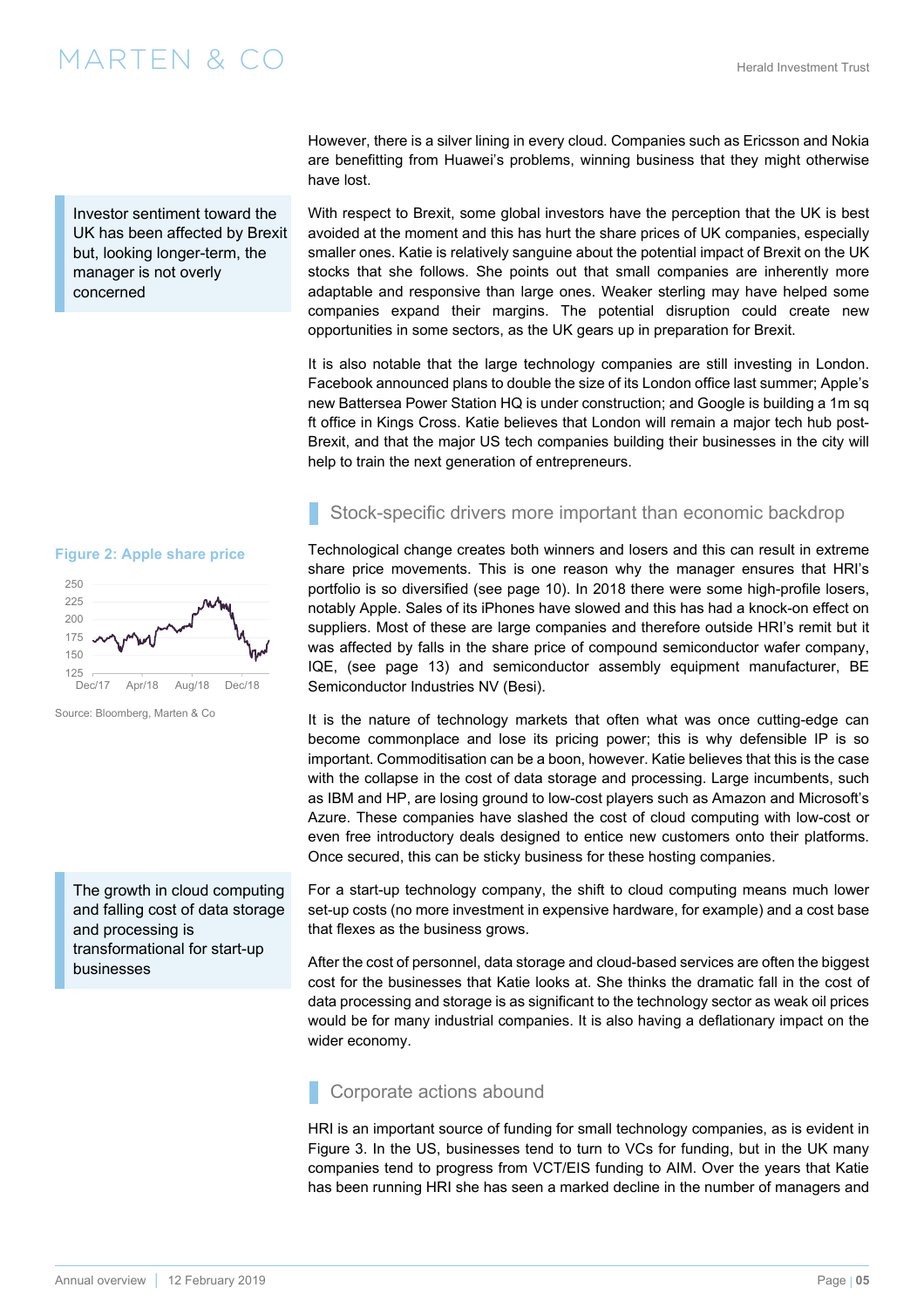analysts covering the sector. Often HRI ends up as a cornerstone investor and therefore is able to influence pricing.

<span id="page-5-0"></span>**Figure 3: Herald's participation in primary placings** 



Source: Herald Investment Management

By contrast, the ample VC funding available in the US is enabling companies to come to NASDAQ as introductions, without any accompanying fundraising. Spotify was a prime example of this in 2018. Katie envisages that Uber and AirBnB may be similar stories.





**Figure 4: EU and Israel VC funding** 

Source: Dealroom.co, Herald investment Management, Marten & Co

It was also a good year for companies looking to fundraise. In 2018, HIML was invited to participate in over 110 placings, over 70 of which were for UK companies. Inevitably, when sentiment turned in Q4, the pace of deals declined and a few secondary offerings and primary deals failed to achieve their targets, including a handful that the HRI team had liked the look of.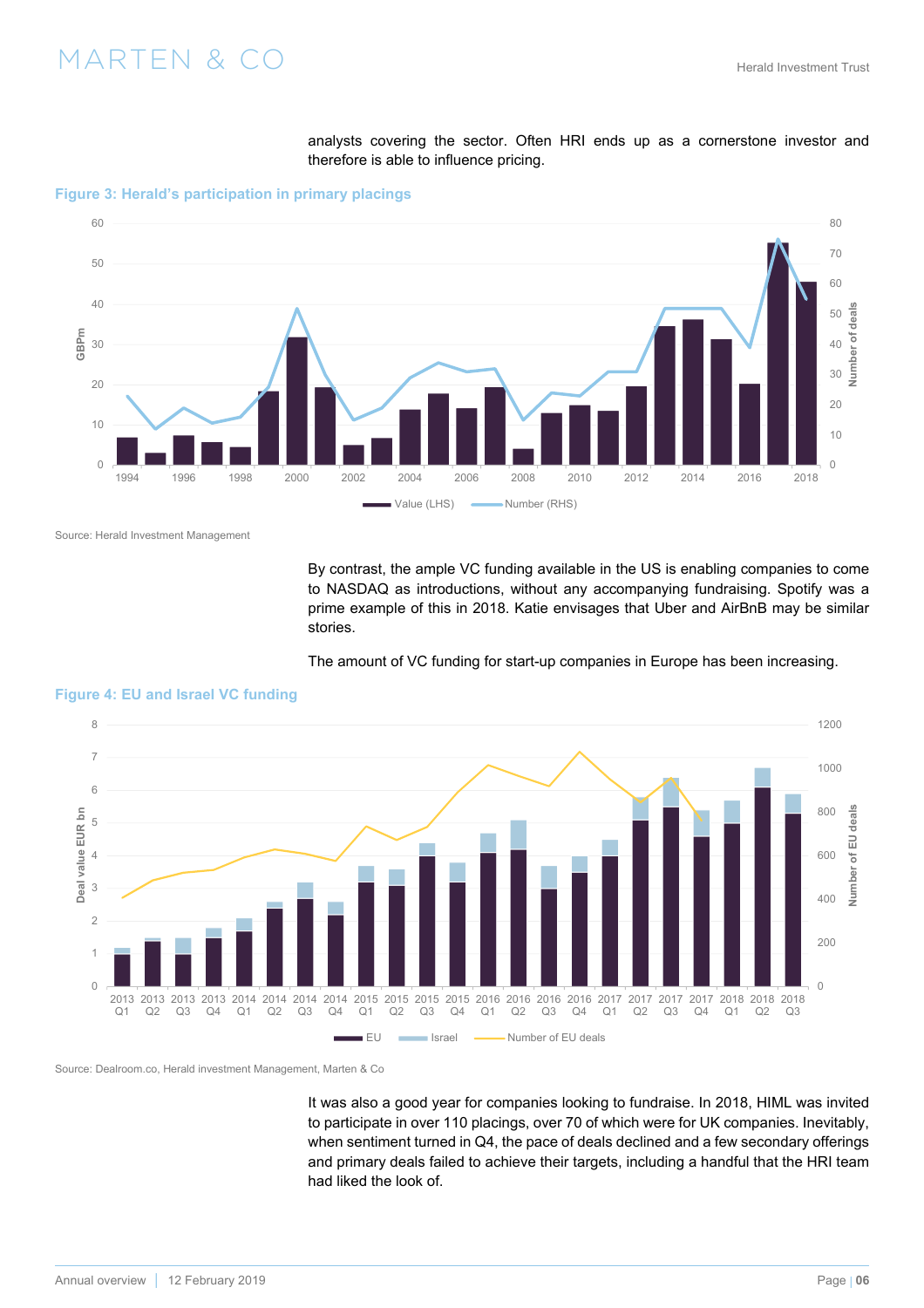<span id="page-6-0"></span>VCs are investing in the UK

The UK remains the leading destination for VC funding in Europe, according to Dealroom.co. Figure 5 shows the amount invested over the 11 months to the end of November 2018.



**Figure 5: Value and number of VC funding rounds in 2018 (to end November)** 

Over the past six years, HRI has benefitted from takeovers for 80 holdings in deals totalling £347m and there were quite a few deals in 2018, including a bid for Fidessa ([see page 13\)](#page-12-0).

Katie says that private equity firms have been targeting technology-related companies with positive cash flows. Examples of this phenomenon in 2018 include the DBAY Advisors bid for recruitment company, Harvey Nash, and the Siris Capital Group LLC bid for web.com (both of which were held by HRI).

Sector under-researched and liquidity an issue

A healthy period of corporate activity in the first nine months of 2018 has helped cushion brokers from the effect of MiFID 2 rules around payment for the receipt of investment research distribution. There is evidence that coverage of small-cap stocks, in particular, is shrinking. Analysts are leaving the industry, many to investor relations jobs. Katie sees this as a serious threat. As skilled market participants are exiting the sector, there is a risk that liquidity deteriorates further, especially now, as the marginal buyers for many stocks have been private investors, often trading on rumour and speculation (in the absence of research). In 2018, some private investors piled into a handful of smallcap names and drove valuations to excessive levels. Katie often found herself selling to these buyers. When sentiment turned, liquidity became very thin at the year-end and this contributed to market volatility.

Katie also reiterates the distortive effect of using stock options to reward staff. This practice originated with VC-backed firms in Silicon Valley, but has become more widespread, especially in the US. She always factors the possibility of future dilution into her assessment of potential investments.

MiFID 2 has reduced the availability of research. Private investors are becoming more important but they are not always investing rationally

Source: Dealroom.co, excludes buyouts, secondary transactions, debt, ICOs, lending capital, grant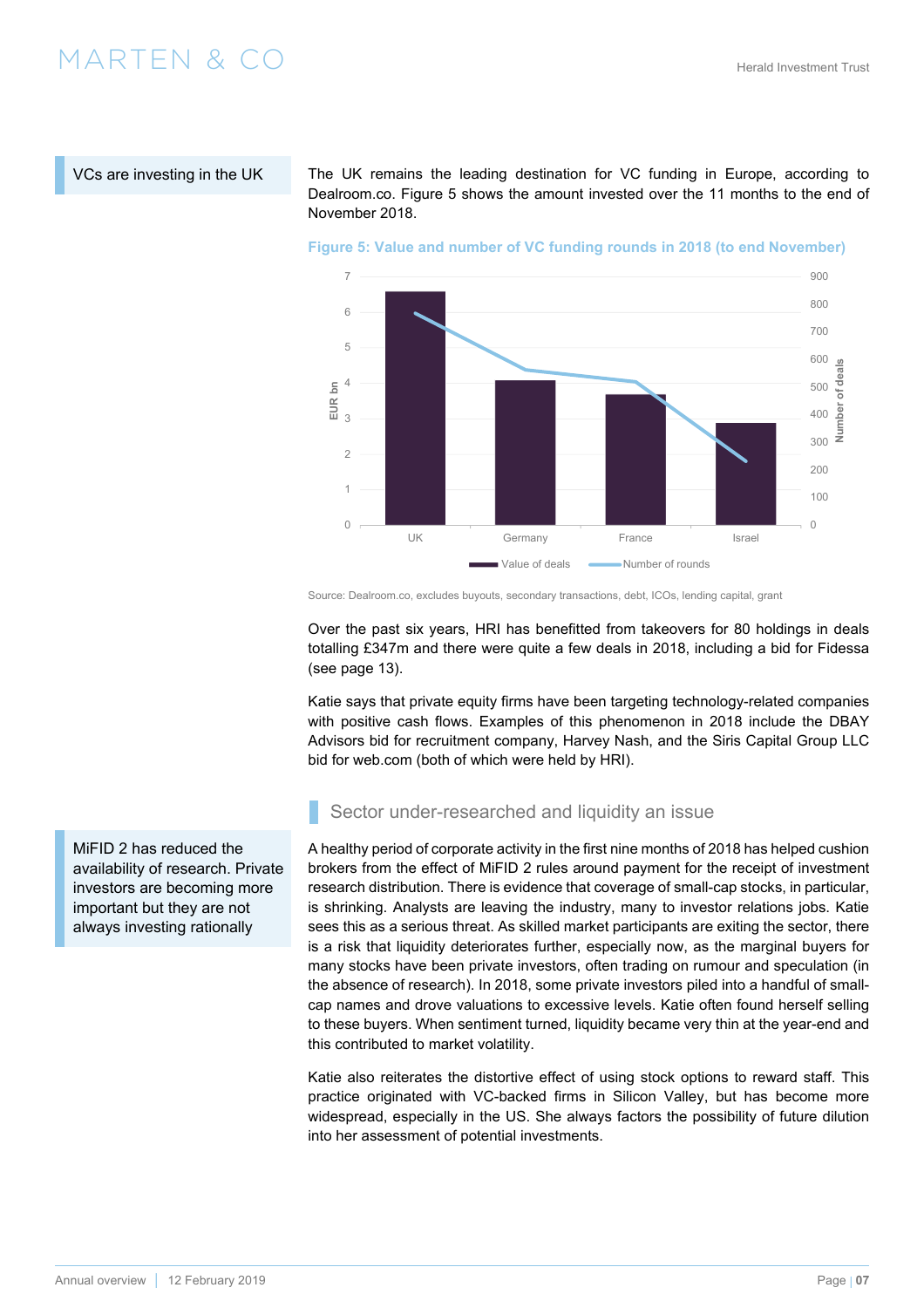<span id="page-7-0"></span>Valuations are not stretched and there are reasons to be optimistic

Katie is still upbeat, however. As she points out, there is always some new challenge to be addressed; technology is not discretionary spending for most businesses, and companies need to invest in innovative technologies just to stand still. She does not think that valuations look stretched and sees absolutely no parallel with 2000, despite some journalists making contrary statements, usually just in reference to the extremely high valuations placed by venture capital investors on unlisted businesses.

To Katie's mind, the negative sentiment surrounding the sector at the end of 2018 was not reflected in reality, and the recovery in stock prices in 2019, to date, suggests that investors are being drawn back to the sector.

# Investment process

### Extensive fundamental research

HIML's investment process is driven by bottom-up stock selection, based on extensive fundamental research of the universe of smaller companies that make up the telecommunications, multimedia, and technology sectors. The listed universe within this space includes more than 5,000 quoted companies but, in their respective markets, these companies also compete against many more unquoted companies and the HIML team believes it important to get to know as many of these as possible. This is not just because unquoted companies may eventually list, but because the information gleaned by the HIML team from competitors, customers and suppliers can be a useful source of ideas, valuable in evaluating how sustainable a company's competitive position is and assessing the risks within a business, as well as providing a useful means of crossreferencing the information provided by another company's management.

### Idea-generation

In terms of idea-generation, HIML benefits from being a major player in the UK and companies will routinely make the effort to present to the team. The US is a very important market, however, and as small-cap US technology companies are visiting London less frequently, HIML established a satellite office in New York. In addition, Katie visits the US for around five weeks a year to meet companies and the wider HIML team also travels extensively.

Searching for companies with sustainable advantages

At heart, the members of HIML's team are value investors. Rather than just looking to identify companies with the capacity to grow, they are looking for companies that are capable of making decent returns on capital or those with earnings growth which will propel them to a single-digit P/E within a reasonable period of time. This requires an analysis of a company's products, markets and competitive position. In this regard, the HIML team is looking for companies where it can see clear markets for its products and where it has advantages over the competition that mean it is more likely to succeed. These come in a range of forms, but could include superior technology, network effects or barriers to entry such as specific intellectual property, patents and the like.

Reflecting the benefits that can be accrued from making early-stage investments in technology companies, loss-making companies are considered for the portfolio. However, the team needs to be able to see both a significant market opportunity and a clear path to profitability. The team tends to be wary of companies that are trading on

Bottom-up stock selection based on fundamental analysis. HRI's universe is vast with over 5,000 listed companies

The team is looking for stocks that can achieve high returns on capital and/or will trade on single-digit P/Es within an acceptable timeframe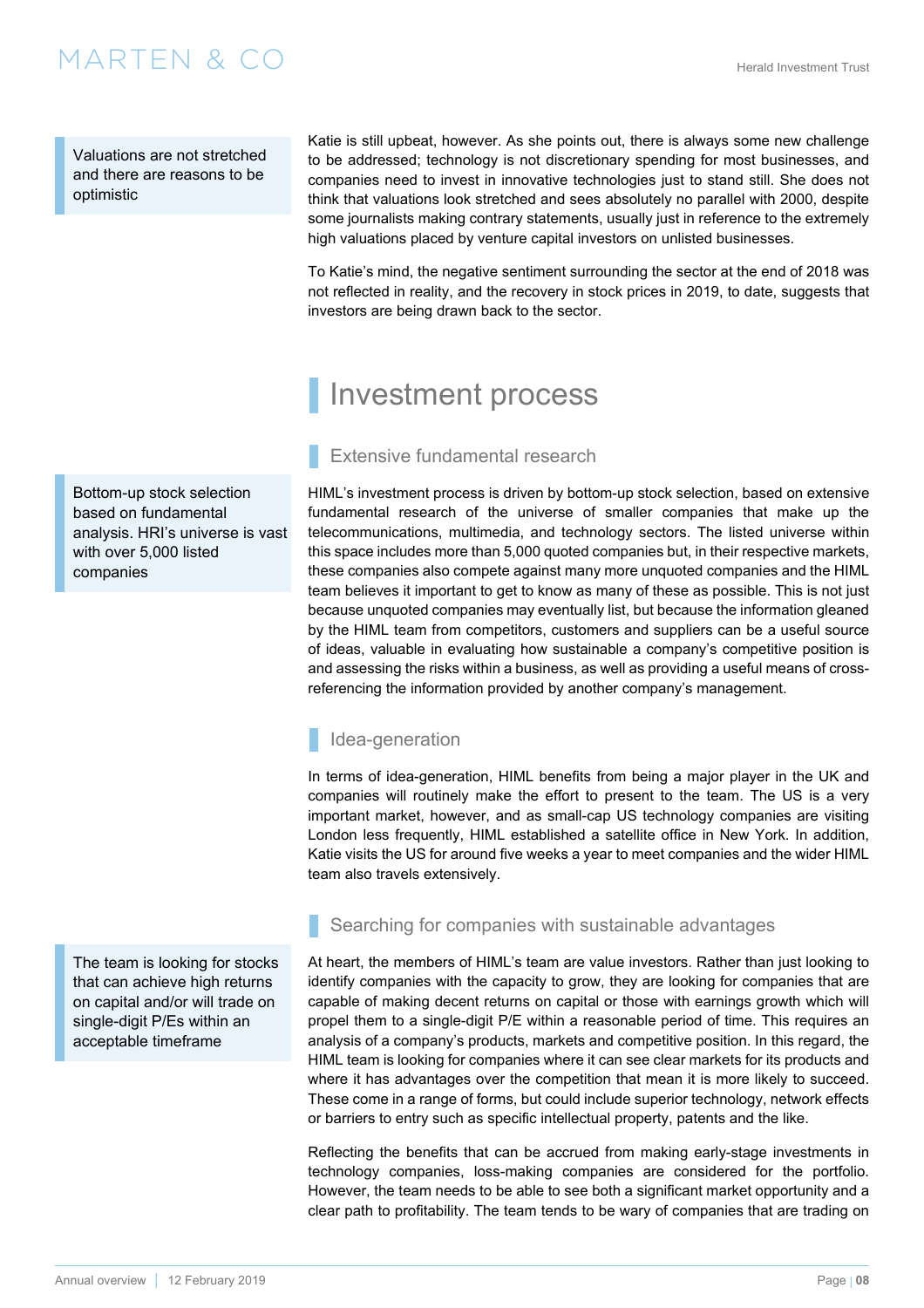<span id="page-8-0"></span>large multiples of sales, and prefers not to own stocks trading on what it describes as 'concept valuations'.

HIML says that it does not attempt to model companies' cash flows in any great detail and that, for the types of companies in which it is investing, there is usually far too much uncertainty to make this a useful exercise. However, it does spend considerable time analysing companies' accounts to gain an understanding of how a business works and the robustness or otherwise of its earnings.

### The importance of diversification

The nature of smaller technology, multimedia and telecommunications (TMT) companies is that they are often dependent on a single product or service and, whilst success can propel share prices many times higher, failure can mean bankruptcy. New technologies can create value very quickly but they can also severely disrupt existing business models and product life-cycles can be quite short. The high degree of stockspecific risk that this entails is countered by having a high degree of diversification within the portfolio.

Liquidity considerations also play a part. In general, HRI holds less than 5% of the share capital of the companies in its portfolio. These small-cap positions tend to be less liquid and, from a risk management perspective, this inherently places a limit on the size of each position, as larger positions are harder to buy and sell and are more likely to move the market. The handful of companies HRI holds with a larger percentage of ownership are often those that needed to raise cash but found insufficient other large investors willing or able to invest. Stocks that are held in large size by other investors can make HIML nervous, in case these shareholders ever become forced sellers.

At the end of December 2018, HRI had 285 holdings. The HIML team is conscious that, in some investors' eyes, this is a large number of companies to follow, but it counters that the small companies in which it is investing have far simpler business models than most large-cap companies, and that this makes them much easier to follow in detail. Cross referencing between suppliers, customers and competitors is an important part of the investment process.

An alternative strategy could be to move up the market-cap scale to find greater liquidity, which would allow the team to increase the average position size and, in the manager's view, necessitate a migration to a much heavier US weighting. However, the team believes that it is crucial that HRI maintains exposure to micro caps. Katie says that this is where HRI's best returns have originated, with many stocks rising by more than 10 times. Katie also believes that smaller-cap stocks are generally better value as these companies are not well covered by analysts. MiFID II has contributed to a reduction in the amount and quality of research available.

### Portfolio construction

HIML's investment process is driven entirely by stock selection and without reference to any benchmark index. The portfolio has long had a bias to the UK. This reflects Katie's belief that the UK technology sector is more vibrant than Europe's; UK stocks are, generally, more reasonably valued than US ones; and Asian stocks generally have inferior business models (frequently they are providing outsourced manufacturing services to larger tech companies and often have little pricing power).

Long-term winners tend to form the core of the portfolio (the top 10 holdings were 17.0% of the fund at the end of December 2018). HRI's larger positions usually started as much smaller positions and then grew as they outperformed their brethren.

A high degree of stock-specific risk necessitates that HRI's portfolio is diversified

Portfolio construction is driven by stock selection

Liquidity is an important driver of position size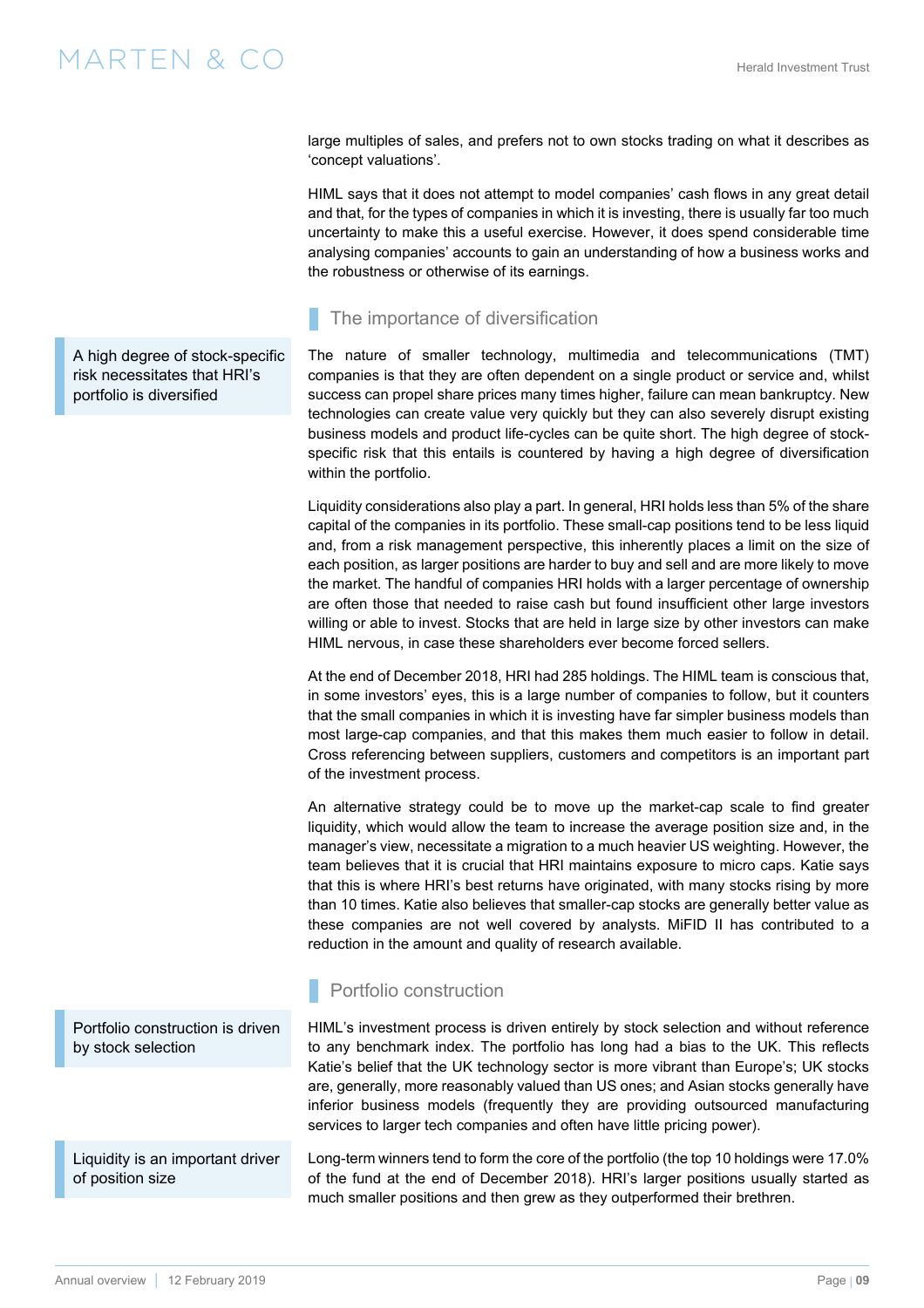<span id="page-9-0"></span>attractive companies that choose to delist. Sell discipline

Stocks are sold when valuations no longer reflect the growth prospects of the company, their margins start to normalise relative to the wider market (an indication that the company's intellectual property is no longer capable of supporting superior returns) or when there is a clear deterioration in the business model. Companies that have grown larger are typically top-sliced to fund new investments and provide further capital to the earlier-stage smaller companies.

HRI has some minor exposure to unquoted companies, including its stake in HIML. This is not an area that the trust is focused on and no more unquoted investments are currently planned. The HIML team believes that it is useful that HRI retains the flexibility to hold unquoted investments, however, as this gives it the opportunity to retain

# Asset Allocation

There were 285 holdings in HRI's portfolio at the end of December 2018.

North America 21.2%

Asia Pacific inc. Japan 4.8%

EMEA 5.5%

Cash & fixed interest 10.4%

**Figure 6: Geographic allocation as at 31 December 2018\* Figure 7: Geographic allocation as at 30 April 2018\*** 



Source: Herald Investment Management \*Note: as a proportion of gross assets Source: Herald Investment Management \*Note: as a proportion of gross assets



United Kingdom<br>58.1%

#### **Figure 8: Top 10 holdings as at 31 December 2018**

| <b>Holding</b>                    | <b>Sector</b>                | <b>Country</b> | <b>Allocation 31</b><br><b>December</b><br>2018 (%) | <b>Allocation</b><br>30 April<br>2018(%) | <b>Percentage</b><br>point<br>change |
|-----------------------------------|------------------------------|----------------|-----------------------------------------------------|------------------------------------------|--------------------------------------|
| <b>GB Group</b>                   | Software & computer services | UK.            | 2.6                                                 | 2.9                                      | (0.3)                                |
| <b>Diploma</b>                    | Support services             | UK             | 2.3                                                 | 2.3                                      | 0.0                                  |
| <b>Next Fifteen Communication</b> | Media                        | UK.            | 2.0                                                 | 1.9                                      | 0.1                                  |
| <b>Attunity</b>                   | Software & computer services | US             | 1.7                                                 | 0.6                                      | 1.1                                  |
| Craneware                         | Software & computer services | UK.            | 1.6                                                 | 1.2                                      | 0.4                                  |
| <b>Mellanox Technologies</b>      | Technology hardware & equip. | US             | 1.4                                                 | 1.0                                      | 0.4                                  |
| Radware                           | Technology hardware & equip. | US             | 1.4                                                 | 1.2                                      | 0.2                                  |
| <b>Pegasystems</b>                | Software & computer services | US             | 1.3                                                 | 1.4                                      | (0.1)                                |
| <b>Future</b>                     | Media                        | <b>UK</b>      | 1.3                                                 | 0.8                                      | 0.5                                  |
| <b>M&amp;C Saatchi</b>            | Media                        | UK             | 1.3                                                 | 1.5                                      | (0.2)                                |
|                                   |                              |                |                                                     |                                          |                                      |
| Total of top 10 holdings          |                              |                | 17.0                                                | 17.1                                     | (0.1)                                |

Source: Herald Investment Management, Marten & Co.

Sell discipline is driven by

valuation and the viability/maturity of the business model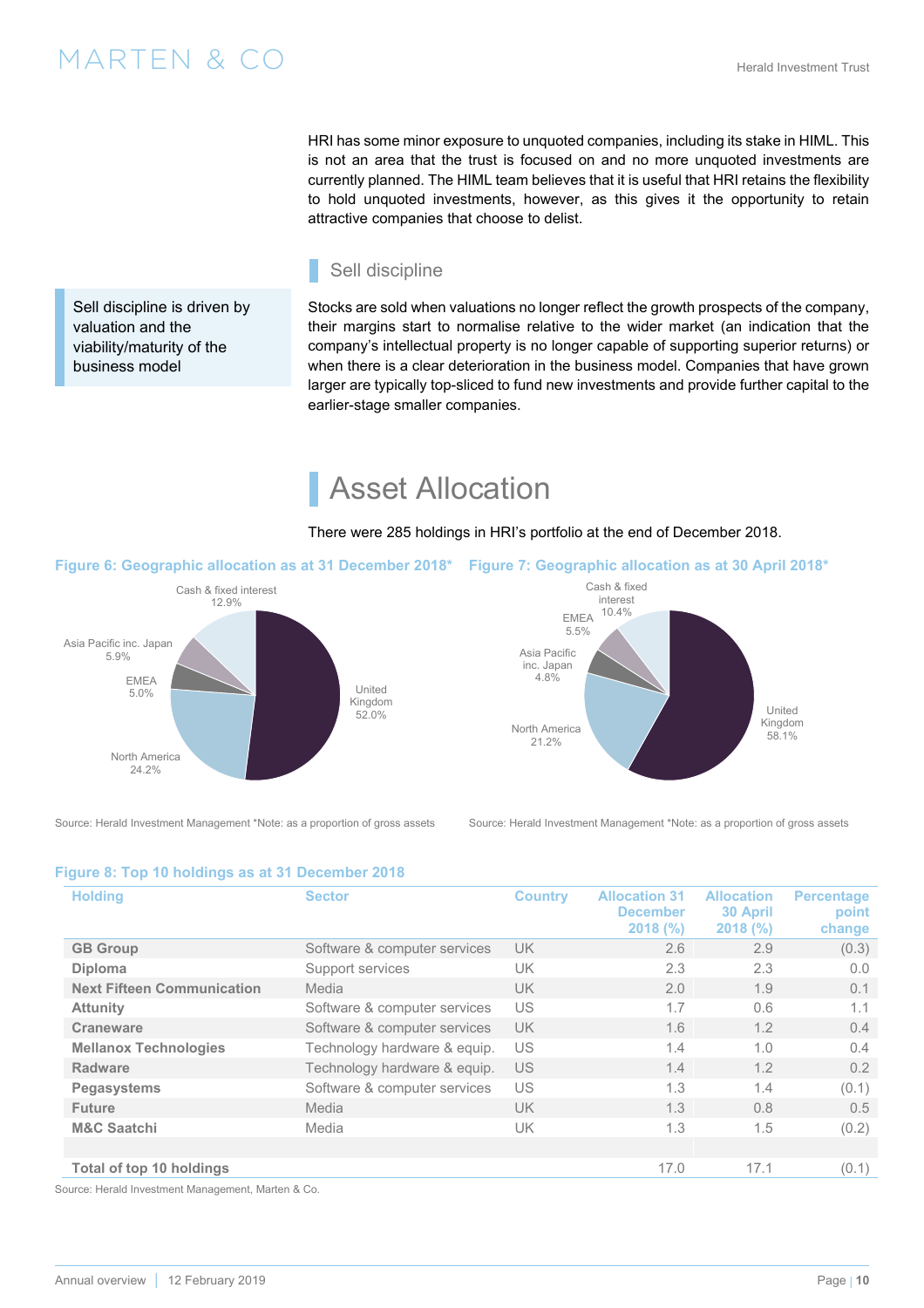[Figure 7](#page-9-0) shows the geographic distribution of the portfolio at the time that our last note was published, and [Figure 6](#page-9-0) shows the position at the end of 2018. It is notable that the UK proportion has declined in favour of cash (as Katie has raised cash from successful investments) and the US (as sterling weakness and Brexit worries have combined to depress the valuations of UK companies relative to overseas ones).

The cash position at the end of December 2018 was a record level for HRI. There have been a few changes to the make-up of the top 10 holdings. Some profits have been taken on the position in GB Group.

### Attunity

HRI was a cornerstone investor in a fundraise carried out by Attunity in 2017, providing \$4.75m of a total \$23m. Attunity is an Israeli business with a stock market listing in the US. Its software integrates applications and data sources through industry-standard interfaces. Attunity's solutions are designed to allow its customers to access and manipulate data in real time. It also makes it easier for companies to migrate data from legacy systems.

Attunity (**[attunity.com](https://www.attunity.com)**) recently reported full-year 2018 license revenue growth of 61% year-over-year and total revenue growth of 39% year-over-year.

### **Craneware**

Craneware (**[craneware.com](https://public.craneware.com)**) provides technology to US hospital groups, aimed at optimising their profitability. It has a good track record of improving its revenue and profits and, for a UK-based investor, its dollar earnings have been flattered by sterling weakness. The company claims to have around a quarter of US hospitals as customers and is broadening the range of services it provides to them.

A trading statement released on 21 December 2018 said that the company "expects to report increases in both revenue and adjusted EBITDA in the range of 15% to 20% for the six-month period ending 31 December 2018."

### Mellanox Technologies

Mellanox Technologies (**[mellanox.com](http://www.mellanox.com/)**) supplies semiconductor-based interconnect products that improve connection speeds and reliability. For example, increasing the efficiency of data centres. It is, like Attunity, an Israeli company with a US stock market listing. Katie thinks that, because their Israeli domicile meant that they were excluded from index benchmarks, both of these stocks have been neglected by many investors.

Mellanox Technologies broke through \$1bn in revenue for the first time in 2018, with a 26% growth in revenue. It is predicting revenue of about \$300m in Q1 2019 and gross margins of about 68%.

### Radware

Radware (**[radware.com](https://www.radware.com/)**) is a networking and cybersecurity company. Its systems protect against DDoS attacks. Its revenues are on a rising trend again, having experienced a more difficult period over 2015/17, when it repositioned its business model with a greater emphasis on regular subscription revenue. It has a target to expand its operating margin beyond 15% by 2020 (from a low of 2% in 2017).

<span id="page-10-0"></span>



Source: Bloomberg, Marten & Co





Source: Bloomberg, Marten & Co

#### **Figure 11: Mellanox Technologies share price**



Source: Bloomberg, Marten & Co

### **Figure 12: Radware share price**



Source: Bloomberg, Marten & Co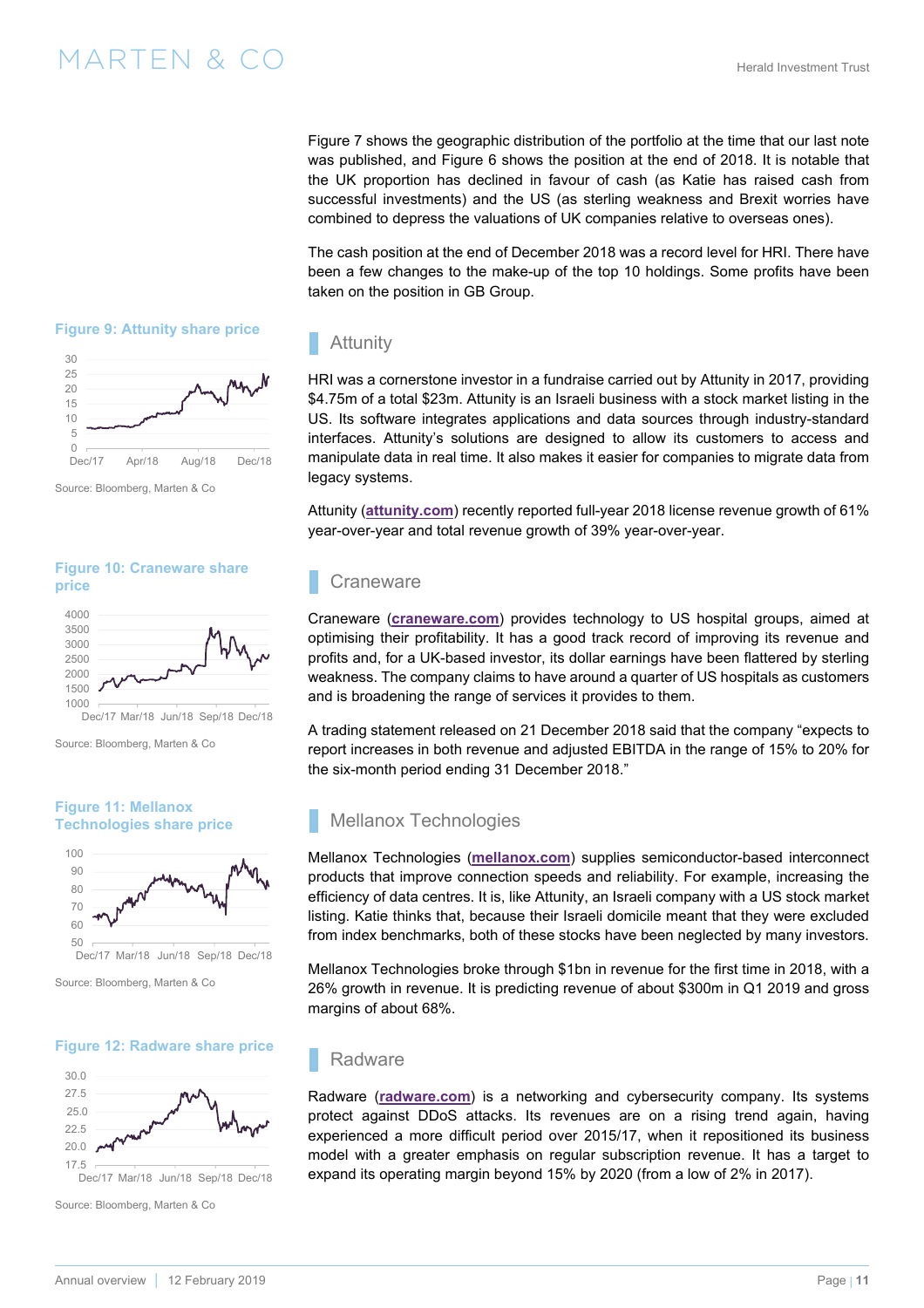### <span id="page-11-0"></span> $\text{MARTEN} \& \text{CO}$  and the contract of the contract  $\text{MARTEN} \& \text{CO}$

### **Figure 13: Future share price**



Source: Bloomberg, Marten & Co

### Future

Future (**[futureplc.com](https://www.futureplc.com/)**) publishes a range of special interest consumer magazines and websites across Tech, Gaming & Entertainment, Music, Creative & Photography, Home Interest, Education, and Television. Brands include the PlayStation and XBOX official magazines, Music Week and Digital Camera.

It has been growing, both organically (like-for-like revenue growth was 11% over the year to the end of June 2018) and by acquisition. In July 2018, Future announced a rights issue to fund the acquisition of the business to consumer businesses of Purch, a US consumer online technology media publisher. HRI supported the rights issue.

# **Performance**

#### **Figure 14: HRI's NAV relative to Bloomberg World Tech Index and Numis Smaller Companies Plus AIM ex Investment Companies Index over five years to 31 December 2018**



Source: Bloomberg, Morningstar, Marten & Co

#### **Figure 15: Cumulative total return performance to 31 January 2019**

|                                   | '%) | months<br>'%) | 6 months<br>$\frac{10}{2}$ | 1 vear<br>'%) | 3 years<br>(%) | 5 years<br>'%) | 10 years<br>$\frac{10}{2}$ |
|-----------------------------------|-----|---------------|----------------------------|---------------|----------------|----------------|----------------------------|
| <b>HRI NAV</b>                    | 6.4 | 1.8           | (7.7)                      | 0.5           | 64.8           | 70.4           | 469.8                      |
| HRI share price                   | 9.8 | 0.9           | (10.3)                     | (2.5)         | 73.3           | 65.5           | 544.8                      |
| Numis Smaller Cos. plus AIM ex IC | 5.4 | (1.3)         | (11.2)                     | (10.6)        | 28.3           | 23.6           | 271.9                      |
| <b>Bloomberg World Tech</b>       | 4.9 | (1.0)         | (4.8)                      | 4.9           | 91.7           | 154.8          | 483.8                      |
| <b>MSCI World</b>                 | 4.4 | 0.4           | (4.8)                      | (1.0)         | 48.5           | 74.7           | 225.8                      |

Source: Morningstar, Bloomberg, Marten & Co.

Up-to-date information on HRI [is available on the QuotedData](https://quoteddata.com/sector/investment-companies/specialist-funds/small-media-comms-it-cos/)  website

As is evident from Figures 14 and 15, HRI has maintained its record of strong outperformance of the UK small-cap market (as represented by the Numis index). UK stocks have lagged most overseas markets, on average, dragged down by weak sterling and Brexit-related uncertainty. The trust's exposure to US Treasuries (held as a proxy for cash) proved beneficial in Q4 2018. The short-term performance figures in Figure 15 show the impact of the Q4 sell-off in growth stocks, leading to underperformance of the MSCI World Index.

An unusually bifurcated year

Katie describes 2018 as an unusually bifurcated year. In the summer, HRI was sitting on impressive gains in many positions. The managers tell us that HRI's US portfolio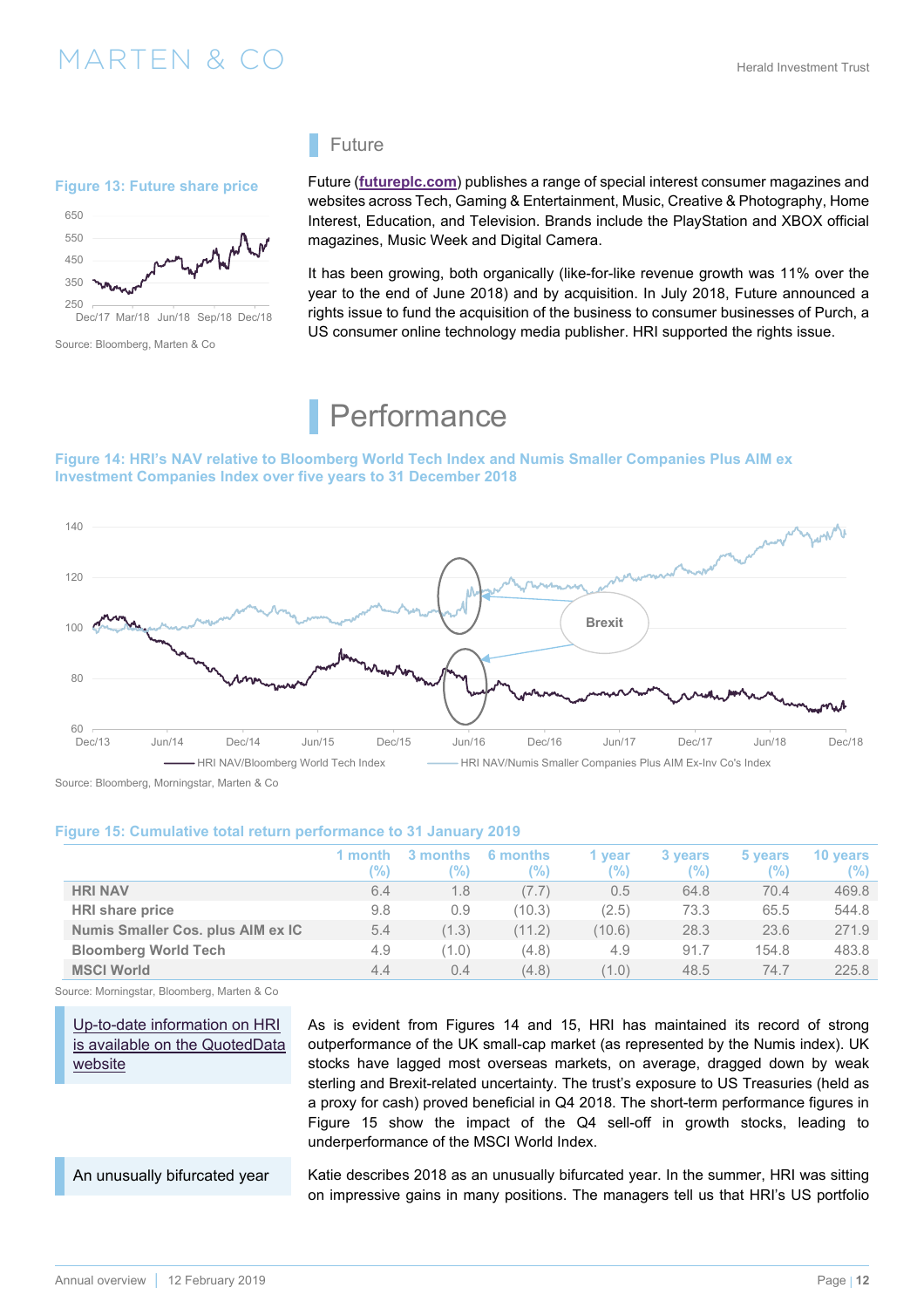was up over 30% at one point – outperforming the Russell 2000 Index by 5.1% in total return terms. Katie was selling into the rising market and the portfolio was also benefitting from takeover activity. When the market turned, HRI's cash weighting proved beneficial to relative returns and some stocks, such as Attunity, which we discussed on [page 11](#page-10-0), continued to rise on the strength of their underlying performance.

#### <span id="page-12-0"></span>**Figure 16: IQE share price**



Source: Bloomberg, Marten & Co

#### **Figure 17: Fidessa share price**



Source: Bloomberg, Marten & Co

IQE

On the downside, IQE (**[iqep.com](https://iqep.com/)**), was a drag on returns. It is a supplier of advanced compound semiconductor wafers and has been supplying the wafers that enable the iPhone's facial recognition technology. IQE was HRI's largest position at the end of December 2017, when HRI had £26.1m invested in the company. The success of the investment up to that point is evident when you consider that the book cost at the time was £6.1m. Katie was taking profits on the position early in 2018 but, when Apple's smartphone sales began to disappoint, IQE's share price came off. The fall was exacerbated as some other investors (hedge funds and the like) were shorting IQE's shares aggressively.

#### Fidessa

On the plus side, one of the most significant bids for a company held by HRI in 2018 was that for Fidessa. Fidessa provides trading systems, information and support systems for professional investors. HRI had £6m invested in the company at the end of December and Fidessa's share price was more than 50% higher following the announcement of a bid early in the year from a Swiss company, Temenos. That bid was topped in April by a £1.5bn bid from Ion Investment Group

### **Dividend**

HRI is focused primarily on generating capital growth, and dividend income makes up only a small part of returns. The consequence of this is that HRI only declares a dividend where this is necessary to retain investment trust status, and in practice, no dividend has been declared since 2012.

The revenue per share for the year ended 31 December 2017 was 0.68p (2016: 0.58p).

HRI's discount has widened in recent months, coincident with a sell-off in the technology sector

# **Discount**

Over the past year, the discount has moved within a range of 9.5% to 19.4% with an average of 14.4%. As at 8 February 2019, the discount was 15.1%. [Figure 18](#page-13-0) shows that, after two years of discount narrowing, HRI's discount been widening in recent months. This coincides with a wider sell-off in the technology sector.

HRI has benefitted from strong cash inflows from portfolio realisations and some of these proceeds have been used to repurchase shares.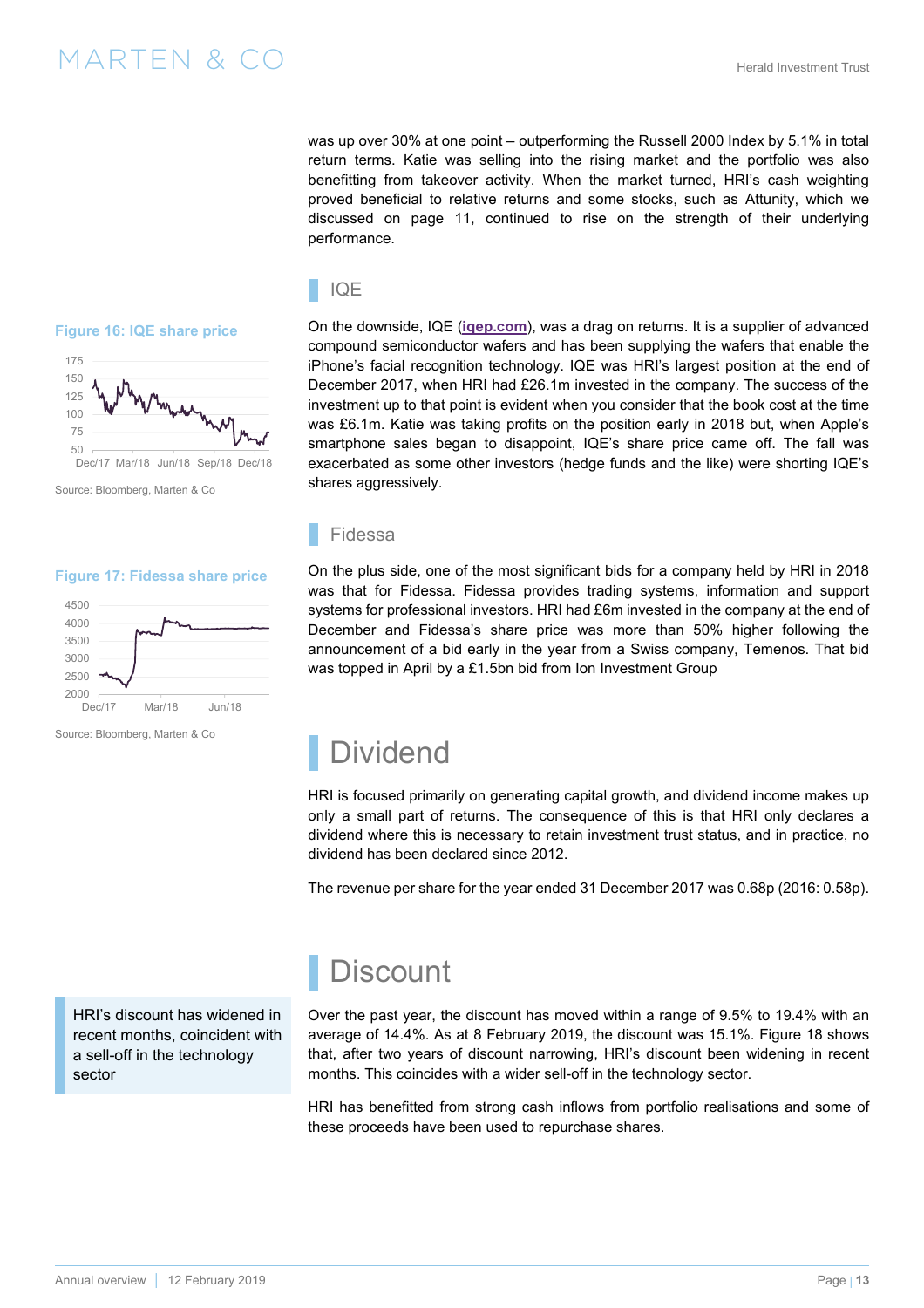

#### <span id="page-13-0"></span>**Figure 18: Premium/(discount) over five years to 31 January 2019**

Source: Morningstar, Marten & Co

HRI's board has not set a formal discount target but it has authorised the use of share buybacks with the aim of helping to provide some liquidity. The board takes powers each year to repurchase up to 14.99% of the then-issued share capital and, as is clear from Figure 19 it is prepared to use them. Any shares repurchased are cancelled.

#### **Figure 19: HRI share repurchases over the past 10 calendar years**



Source: Herald Investment Trust

1% annual management fee, no performance fee

### Fees and costs

HIML is entitled to an annual management fee of 1% of net assets (excluding HRI's holding in Herald Ventures II LP). The NAV is calculated monthly using mid-market prices, which is somewhat unusual, as most NAVs are calculated at bid prices. However, given that many of HRI's underlying holdings trade on wide spreads, the midmarket valuation gives a better indication of the true value of the portfolio. There is no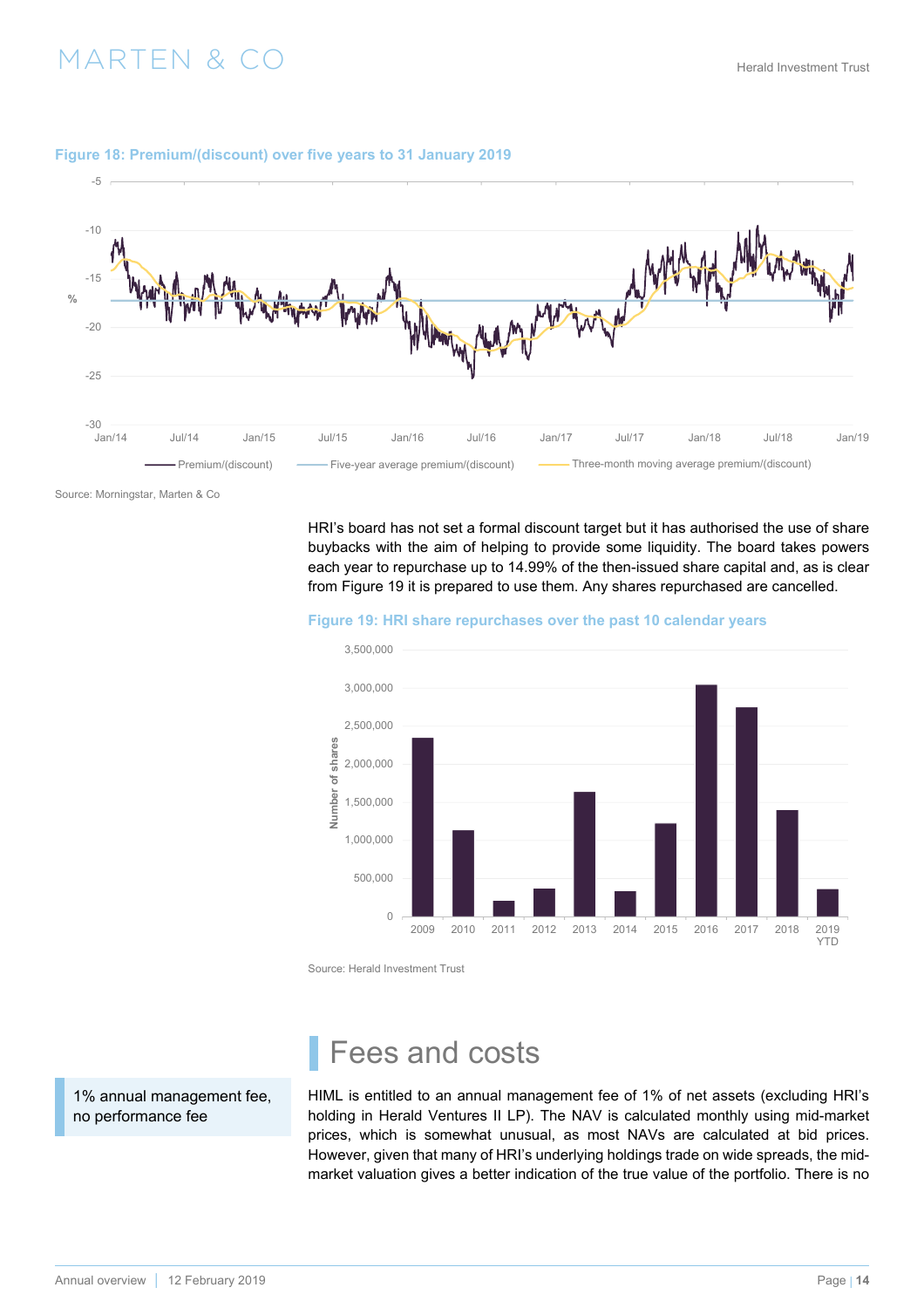### <span id="page-14-0"></span> $\text{MARTEN} \& \text{CO}$  and the contract of the contract  $\text{MARTEN} \& \text{CO}$

performance fee. The management fee also covers the cost of company secretarial services, which HIML has delegated to Law Debenture Corporate Services.

In the year to the end of December 2017, HRI's ongoing charges ratio was 1.08%, down from 1.09% for the year before. The asset management contract is subject to 12 months' notice.

# Capital structure and life

HRI has 68,391,977 ordinary shares in issue and no other classes of share capital.

The company has a £25m multi-currency revolving loan facility maturing 31 December 2019 which is provided by RBS. Currently, the facility is undrawn. HRI had net cash of 12.9% at 31 December 2018.

HRI does not have a fixed life, but a continuation vote is scheduled for the AGM in 2019 and every third year thereafter. The company's year-end is 31 December and AGMs are normally held in April.

Major shareholders

#### **Figure 20: HRI's largest shareholders**



Source: Bloomberg, Herald Investment Management, Marten & Co

HRI's compact board helps to keep its ongoing charges low.

# **Board**

HRI's board normally comprises four non-executive independent directors and so is a relatively compact board, for a company of its size, helping to keep the ongoing charges ratio down. However, two new directors, Ian Russel and Stephanie Eastman, have recently joined HRI's board. Further details of the new board members are provided overleaf.

Total fees for the directors are capped at £200,000. [Figure 21](#page-15-0) shows the current composition of the board and provides some information on members' length of service

#### Simple structure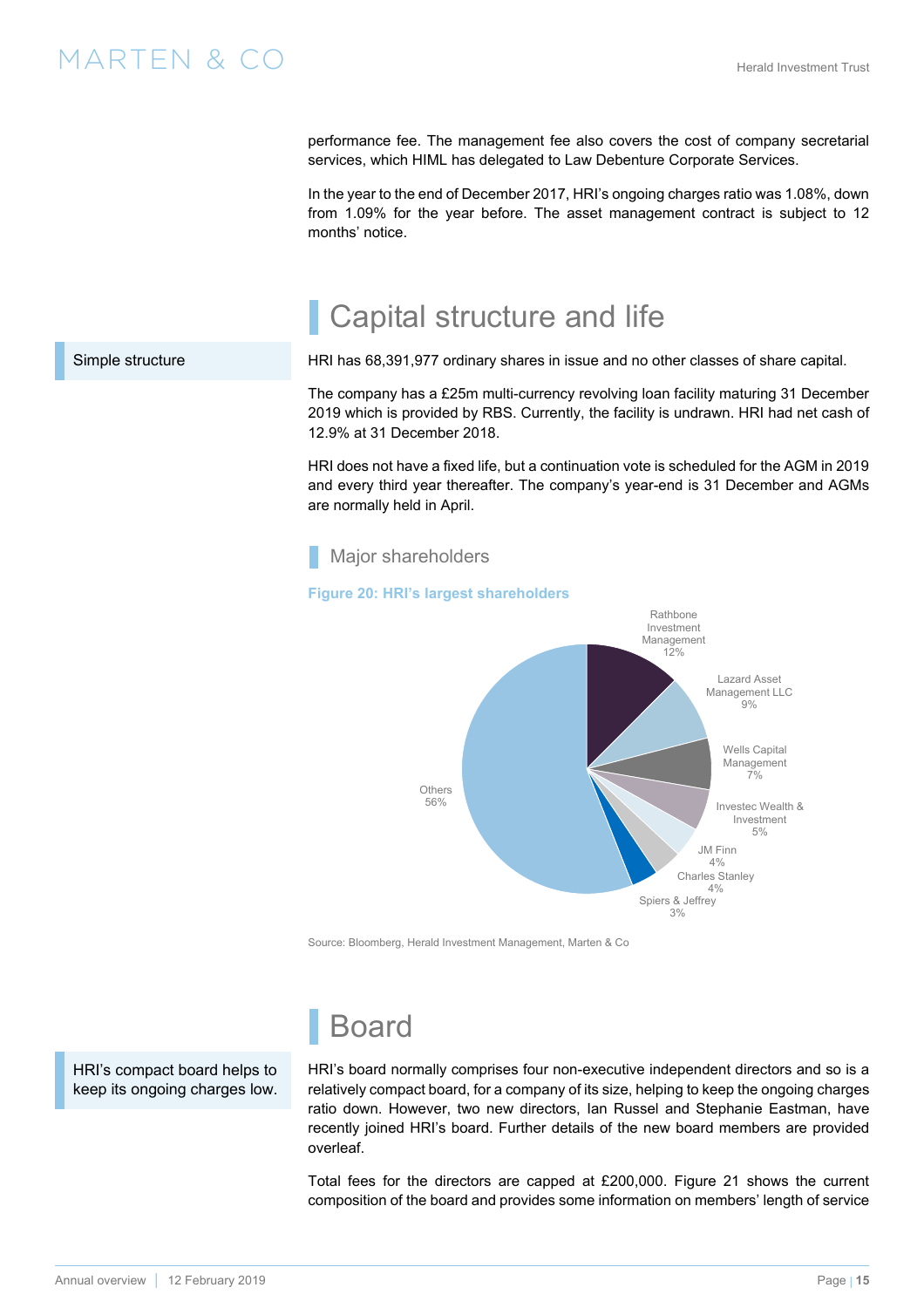<span id="page-15-0"></span>and shareholdings in the company. It is board policy that all serving directors retire and offer themselves for re-election annually.

As illustrated in Figure 21, with the exception of Stephanie Eastman who has only recently joined the board, all of the directors have made significant personal investments in HRI's ordinary shares.

The chairman, Julian Cazalet, was managing director – corporate finance at JPMorgan Cazenove until his retirement in December 2007. He is also chairman of Lindsell Train Investment Trust. Tom Black is chairman and co-founder of Thruvision Group Plc (formerly Digital Barriers) and was previously chief executive of Detica Plc. Karl Sternberg was a founding partner of Oxford Investment Partners. He was CIO Europe & Asia Pacific at Deutsche Asset Management. He is a non-executive director of a number of other investment companies. James Will was, until 2014, chairman and senior corporate finance partner of Shepherd & Wedderburn LLP. He is also chairman of Scottish Investment Trust.

#### **Figure 21: Board member - length of service and shareholdings**

| <b>Director</b>          | <b>Position</b>                       | <b>Appointed</b> | Length of<br>service (years) | <b>Annual director's</b><br>fee (GBP) | <b>Shareholding</b> |
|--------------------------|---------------------------------------|------------------|------------------------------|---------------------------------------|---------------------|
| <b>Julian Cazalet</b>    | Chairman                              | 18 January 2008  | 11.1                         | 32,250                                | 150,000*            |
| <b>James Will</b>        | Chairman of the<br>audit committee    | 21 April 2015    | 3.8                          | 24,000                                | 6,000               |
| <b>Tom Black</b>         | Senior Independent<br><b>Director</b> | 1 May 2013       | 5.8                          | 21.500                                | 6,900               |
| <b>Stephanie Eastman</b> | Director**                            | 8 November 2018  | 0.3                          | 24,000                                |                     |
| <b>lan Russell</b>       | <b>Director</b>                       | 1 August 2018    | 0.5                          | 21,500                                | 7,500               |
| <b>Karl Sternberg</b>    | <b>Director</b>                       | 21 April 2015    | 3.8                          | 21.500                                | 3.578               |

Source: Herald Investment Trust, Bloomberg, Marten & Co. \*Note: Julian Cazalet's holding of 150,000 shares comprises 100,000 shares held beneficially and 50,000 shares held non-beneficially. \*\*Note: Stephanie Eastman is to be appointed chair of the audit committee.

### Ian Russel (director)

Ian Russell is a chartered accountant that has held a number of finance roles in industry and banking. He also has considerable experience as an investment trust board member. Ian qualified as a chartered accountant with Thomson McLintock, He then joined Scottish Power plc in 1994, initially as Finance Director. He then became CEO in 2001, a role he held until 2006. Since 2006, Ian has concentrated on non-executive roles. He is currently the chairman of HICL Infrastructure Company Limited, a nonexecutive director of Aberdeen Diversified Income and Growth Trust Plc and a nonexecutive director of Mercantile Investment Trust Plc. He is also chairman of the Scottish Futures Trust Limited, an independent company established by the Scottish Government with a responsibility for delivering value for money across public sector infrastructure investment. Ian was previously a non-executive director of British Polyethene Plc and Johnston Press Plc.

### Stephanie Eastman (director)

Stephanie Eastman is a chartered accountant and company secretary with over 30 years' experience in the financial services industry. She has considerable experience in the investment trust sector and is a member of the AIC's Technical Committee. Stephanie qualified with KPMG and held various accounting and compliance roles at Wardley and UBS before joining Invesco Asset Management in 1996 as Manager, Investment Trust Accounts. When she left Invesco in July 2018, she was Head of Specialist Funds Company Secretariat and Accounts. Stephanie is a non-executive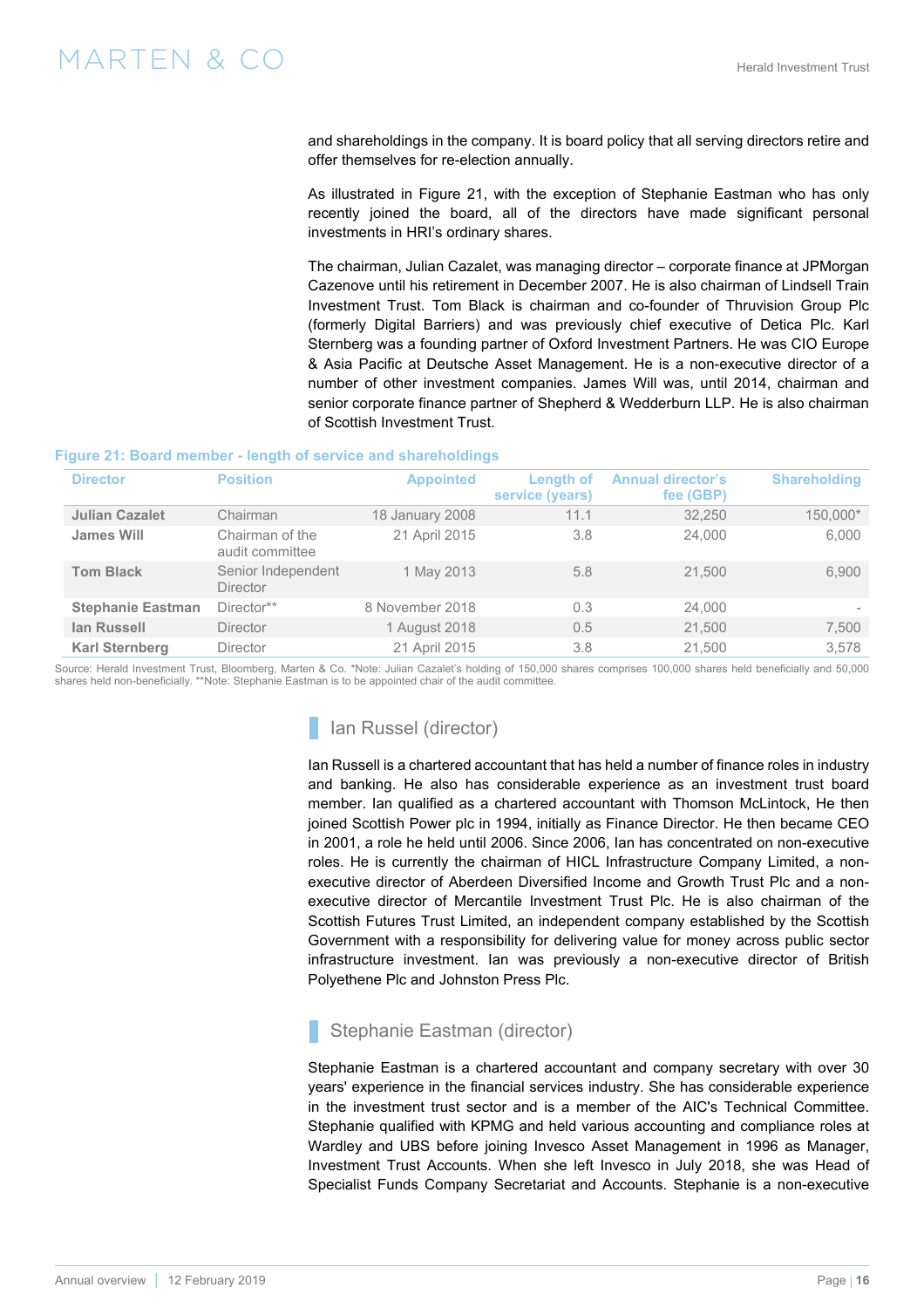<span id="page-16-0"></span>director and audit chair of Murray Income Trust Plc. She is to be appointed as HRI's audit committee chair at the company's upcoming AGM on 16 April 2019.

# Management team

Katie is supported in managing the funds by a team of six other investment professionals and three consultants.

**Katie Potts** is the managing director and also the lead fund manager for HIML. She established HIML in December 1993 to manage HRI, which was launched in February 1994. Katie read Engineering Science on a GKN Group scholarship at Lady Margaret Hall, University of Oxford. She worked for five years in investment management at Baring Investment Management Limited, before joining S.G. Warburg Securities's UK electronics research team in 1988. The team was consistently voted top team in the Extel survey of analysts in the sector, and she was voted top analyst by finance directors of electronics companies canvassed by *The Treasurer* magazine. In addition, Katie had responsibility within S.G. Warburg's UK research department for commenting on accounting issues.

**Fraser Elms** joined HIML in May 2000. He is the deputy manager of HRI and has lead responsibility for managing HIML's Asian portfolios. Prior to joining HIML, Fraser was a technology analyst with Dresdner Kleinwort Benson, where he covered the European technology sector. Before this he worked at Prudential for three years as member of a team of three UK unit trust fund managers that managed £5bn in equities, with Fraser having lead responsibility for three funds collectively worth £400m. He graduated from Lancaster University with a degree in Economics and initially joined Prudential as a product manager for their unit trusts, before completing an MSc in Investment Analysis at the University of Stirling and re-joining Prudential in an investment role. Fraser covers the semiconductor sector.

**Taymour Ezzat** joined HIML in November 2004. He is a portfolio manager on the venture funds, sitting on the venture committee, and taking lead responsibility for a number of the investments in the venture portfolios. He also has analytical responsibility for the media sector across all HIML's quoted and unquoted portfolios. Previously he spent a year appraising a number of venture capital opportunities for E.D. Capital Partners. Prior to that, Taymour spent six years at Northcliffe Newspapers, the regional newspapers division of Daily Mail and General Trust (DMGT), latterly as finance director of its electronics publishing arm. Beforehand, Taymour worked for Reuters in London and Eastern Europe for four years. He qualified as an accountant with Price Waterhouse, and studied Economic History at the London School of Economics and Political Science.

**Hao Luo** joined HIML in 2004 and works with Fraser Elms on managing the Far East portfolios. He also has analytical responsibility for the manufacturing sector globally. Hao obtained a BA in Economics from Hunan University in China and a Masters degree in Finance from Manchester University. He worked for J&A Securities in Shanghai from 2000-2002. Hao is a CFA charterholder.

**Peter Jenkin** joined HIML as an analyst in 2015. Peter covers the software sector and contributes to the overall investment selection. Before joining HIML he studied Construction Engineering Management at Loughborough University.

**Bob Johnston** was recruited to establish a US office. He has more than 20 years' experience in the technology sector on the sell-side, and he has worked with the HIML team for roughly 15 years. Most recently, Bob was with the technology specialist Pacific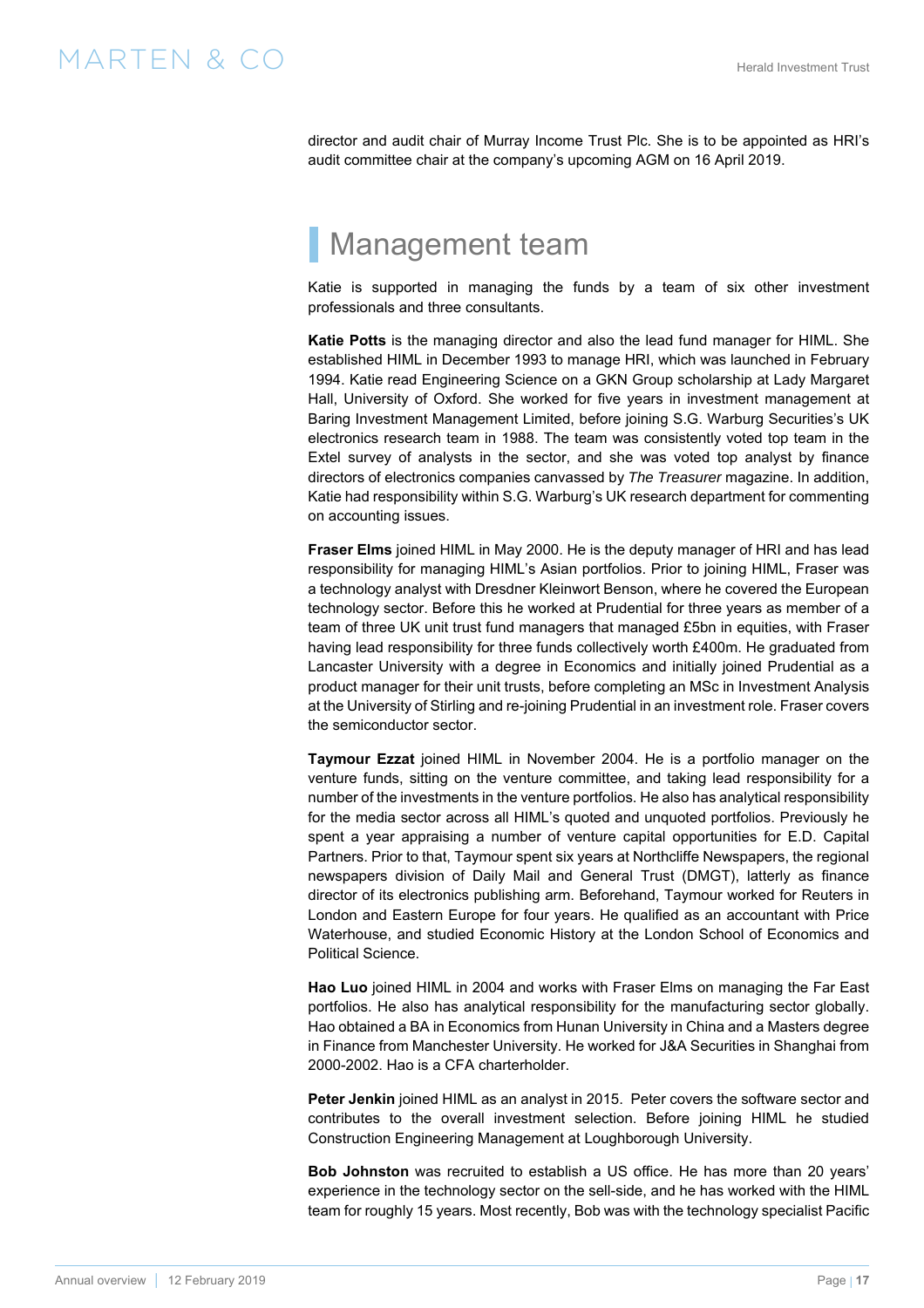<span id="page-17-0"></span>Crest. He previously also worked for Hambrecht & Quist and SoundView Technology Group. Bob has taken responsibility for telecommunications, networking and security analysis.

**Danny Malach** joined HIML in June 2016. At Newcastle University Danny obtained First Class Honours in his undergraduate degree in Accounting and a Merit in (MSc) International Economics and Finance.

# Previous publications

Our previous notes are listed in Figure 22 below. You can read the notes by clicking on them in Figure 22 or by visiting our website, **www.martenandco.com**.

### **Figure 22: Marten & Co. previously published notes on HRI**

| <b>Title</b>                      | Note type       | <b>Date</b> |
|-----------------------------------|-----------------|-------------|
| Invest in the future              | Initiation      | 16-Aug-16   |
| Tech bids demonstrate value       | Update          | 20-Dec-16   |
| <b>Backing growing businesses</b> | Update          | 11-Jul-17   |
| Who wants to be a billionaire?    | Annual overview | 07-Dec-17   |
| From small acorns                 | Update          | 12 June 18  |
| $\sim$ $\sim$ $\sim$ $\sim$       |                 |             |

Source: Marten & Co.